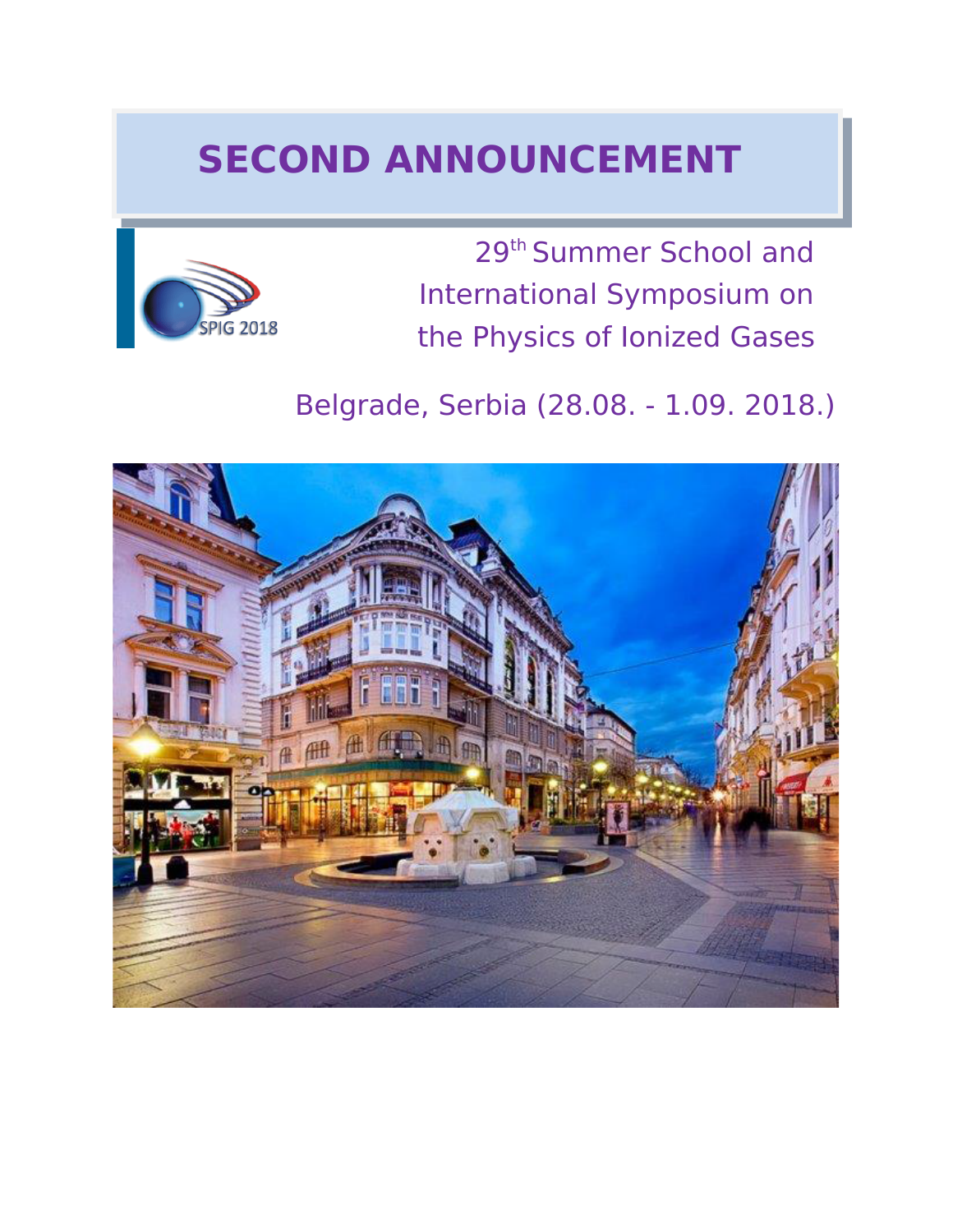#### **GENERAL INFORMATION**

You are cordially invited to participate in the 29<sup>th</sup> Summer School and International Symposium on the Physics of Ionized Gases (SPIG 2018) to be held in Belgrade, Serbia, August  $28<sup>th</sup>$  - September  $1<sup>st</sup>$ , 2018. at the Serbian Academy of Sciences and Arts. The 29<sup>th</sup> SPIG is organized by the Vinča Insitute of Nuclear Sciences, University of Belgrade, Belgrade, Serbia, in collaboration with the Serbian Academy of Sciences and Arts. The SPIG conference covers a wide range of topics from fundamental studies to applications of ionized gases. There will be a workshop associated to the conference: X-ray Interaction with Biomolecules in Gas Phase (XiBiGP).

#### **ORGANIZERS**





Serbian Academy of **Sciences and Arts** 

#### **SCIENTIFIC PROGRAMME**

Program of the Conference will consist of Invited Lectures (45 min), Topical Invited Lectures (30 min), Progress Reports (20min) and Contributed Papers (poster presentations). The Proceedings of Contributed Papers with Abstracts of Invited Lectures and Progress reports will be published and will be available at the Conference, while the Book of Invited Lectures and Progress Reports will be published after the Conference. The official language is English. Contributed Papers will be refereed by the Scientific Committee, and the Scientific Committee will make the final selection for oral and poster presentation. The Proceedings of Contributed Papers with abstracts of Invited Lectures and Progress Reports will be published and will be available at the Conference, while the Book of Invited Lectures and Progress Reports will be published in the special issue of open access journal "Atoms" http://www.mdpi.com/journal/atoms/special issues/SPIG2018. It will be free of charge for SPIG conference participants.

The deadline for submission of general lectures (up to 12 pages), topical lectures (up to 10 pages) and progress reports (up to 8 pages) is November 30, 2018.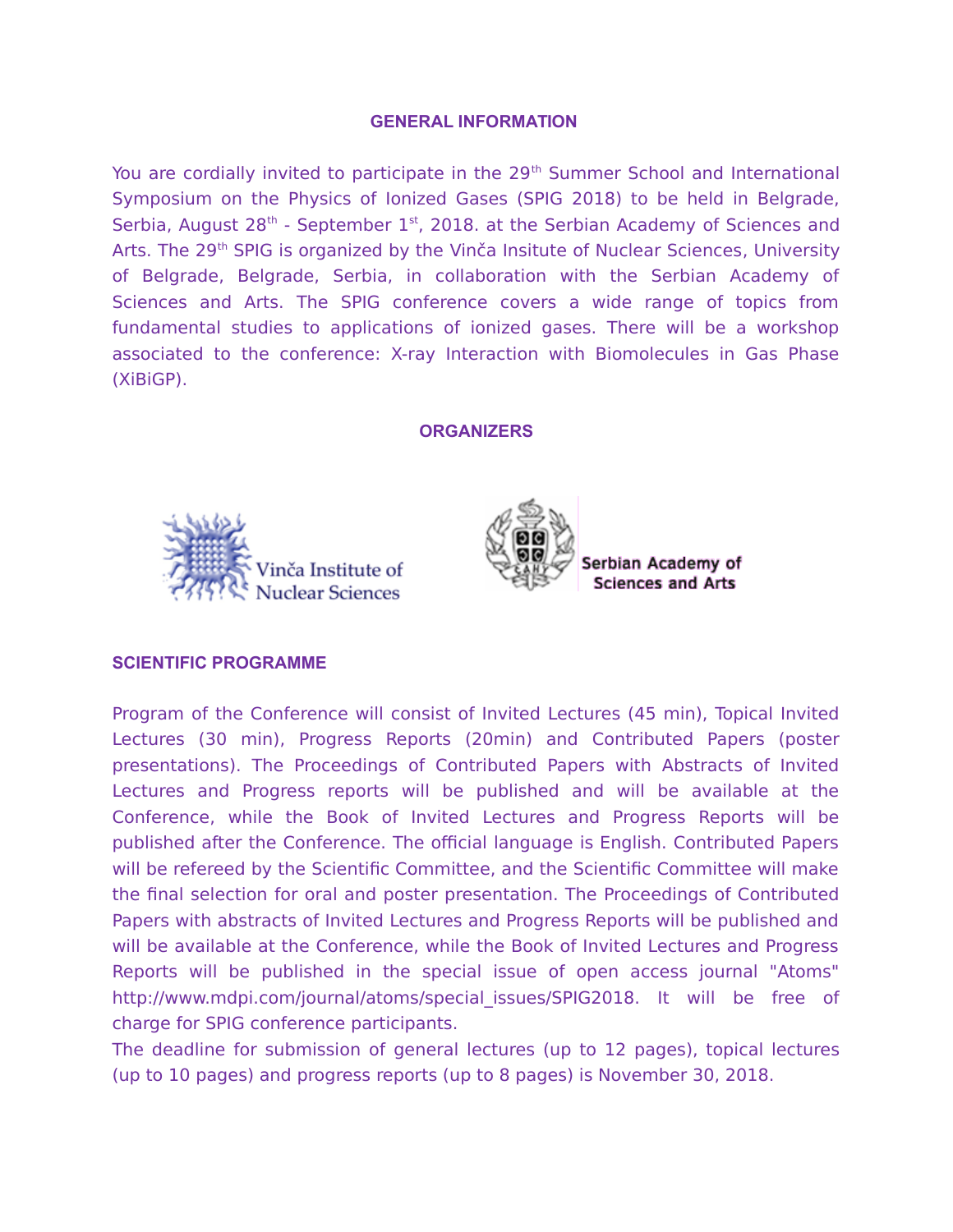#### **PLENARY LECTURES (CONFIRMED LECTURES)**

Section 1. ATOMIC COLLISION PROCESSES

1. **Ron White** (Australia) (title pending)

2. **Jan Hendrik Bredehöft** (Germany): Electron-induced chemistry in the condensed phase.

3. **John Bozek** (France): Using X-rays to look at quantum mechanics in atoms, molecules and clusters.

Section 2. PARTICLE AND LASER BEAM INTERACTION WITH SOLIDS

1. **Vincenzo Amendola** (Italy): Laser assisted synthesis of magneto-plasmonic and UV-vis-NIR plasmonic nanoparticles.

2. **Dejan Milošević** (Bosnia and Herzegovina): Atomic and molecular processes in a strong bicircular laser field.

Section 3. LOW TEMPERATURE PLASMAS

1. **Nikolay A. Dyatko** (Russia): Influence of nitrogen admixture on plasma characteristics in a DC argon glow discharge and in afterglow.

2. **Arnaud Bultel** (France): Thermochemical non equilibrium in thermal plasmas.

3. **Seiji Samukawa** (Japan): Atomic layer defect-free top-down process for future nano-scale devices.

Section 4. GENERAL PLASMAS

1. **Yasuhiko Takeiri** (Japan), Advanced helical plasma research toward steady-state fusion reactor by deuterium experiment in Large Helical Device

2. **Mark Koepke** (USA), Interrelationship between lab, space, astrophysical, magnetic-fusion, and inertial-fusion plasma experiments

3. **Evgeny Stambulchik** (Israel), Lineshape modeling: A computer experimentalist's perspective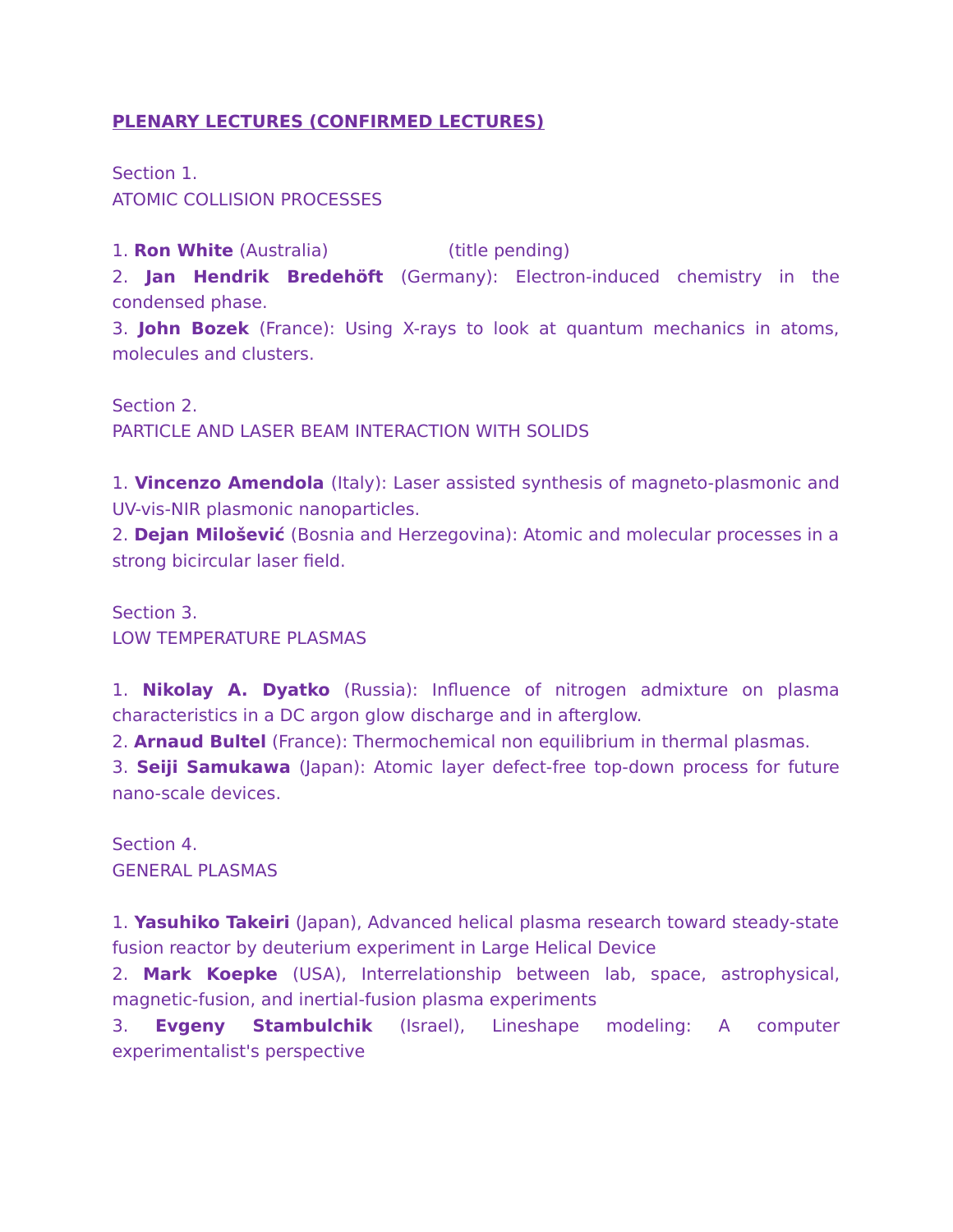### **TOPICAL LECTURES (CONFIRMED LECTURES)**

Section 1. ATOMIC COLLISION PROCESSES

1. **Christophe Blondel** (France): Cavity-enhanced photodetachment of H– as a means to produce energetic neutral beams for plasma heating.

2. **Rashid Nazmitdinov** (Russia): Magnetic field control of the quantum entanglement in two-electron artificial atoms.

3. **Radmila Panajotović** (Serbia): Modifications of 2D-material-organic thin films heterostructures produced by monoenergetic electron beam.

4. **Laurence Campbell** (Australia): Applications of electron-impact excitation of OH in the Solar System.

5. **Kari Jänkälä** (Finland): Theoretical and experimental research of ionic states of atoms with multielectron coincidence detection.

Section 2. PARTICLE AND LASER BEAM INTERACTION WITH SOLIDS.

1. **Miloš Burger** (USA): Intense Laser Filament-Solid Interactions from Near-Ultraviolet to Mid-Infrared.

2. **Leonardo Marušić** (Croatia): Electronic Excitations in Alkali Intercalated Graphene.

3. **Davor Peruško** (Serbia): Laser beam modification of multilayered thin film structures.

Section 3. LOW TEMPERATURE PLASMAS

1. **Jon Tomas Gudmundsson** (Iceland): Electron heating in electronegative capacitively coupled discharge of complex chemistry.

2. **Dušan Božanić** (Serbia): Synchrotron Radiation VUV Angle-Resolved Photoelectron Spectroscopy on Free Nano-Systems.

3. **Anton Nikiforov** (Belgium): Radio-frequency plasmas at atmospheric pressure: from physics of sustaining to materials engineering and biomedicine.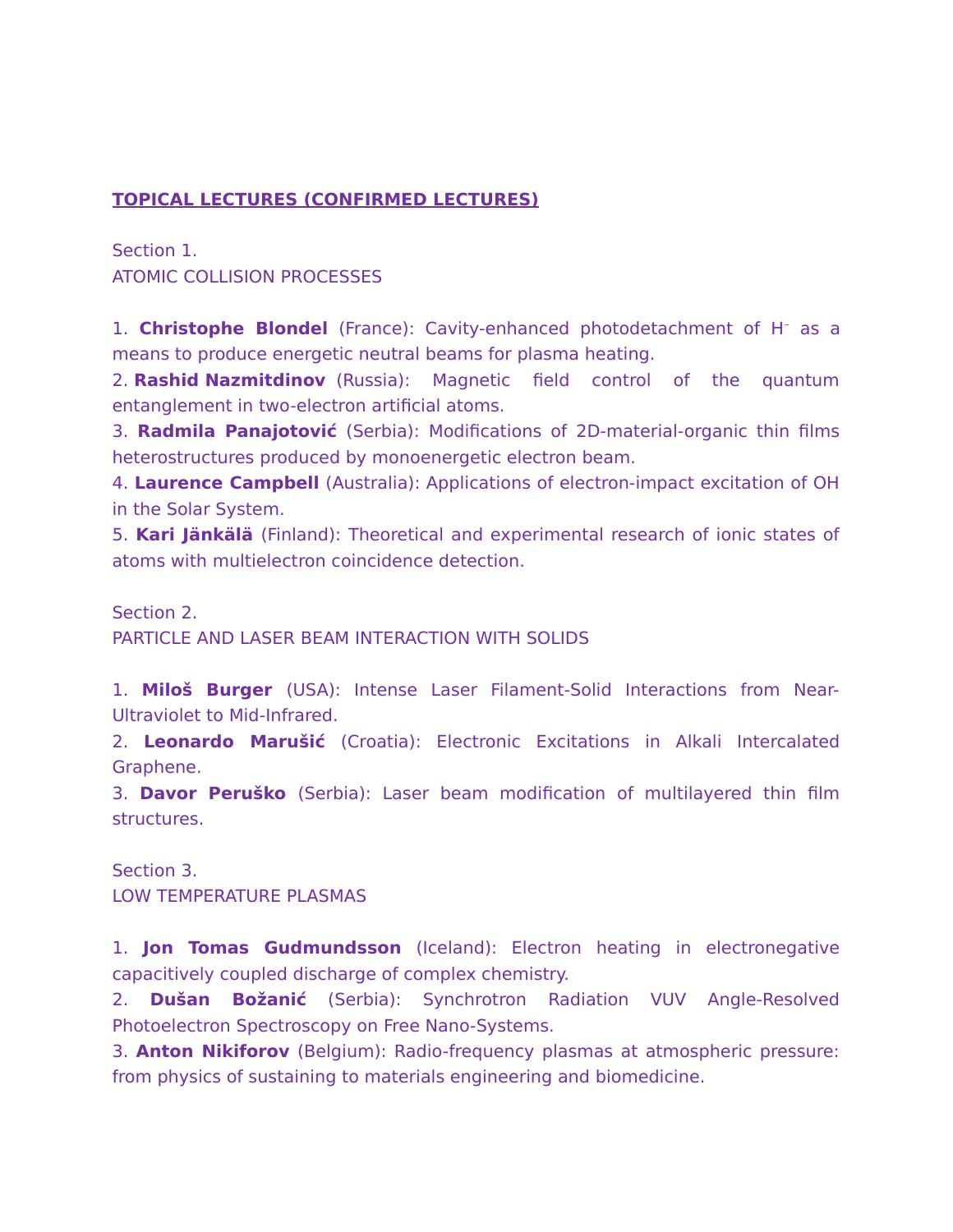4. **Tomáš Hoder** (Czech Republic): High-resolution High-sensitivity Spectroscopic and Electrical Diagnostics of Barrier Discharges.

5. **Andei Pipa** (Germany): Equivalent circuit approach for electrical diagnostics of dielectric barrier discharges.

Section 4. GENERAL PLASMAS

1. **Vesna Borka Jovanović** (Serbia): Fundamental plane of eliptical galaxies in f(R) gravity: the role of luminosity.

2. **Anđelka Kovačević** (Serbia): Periodicity in spectral variability of active galaxies: A diagnostic of physical processes in their center.

3. **Zheng-Ming Sheng** (United Kingdom): Simulations of laser-fusion plasma interaction.

4. **Guilhem Dif-Pradalier** (France): Self-organization and transport in fusion plasma.

5. **Paola Marziani** (Italy): Quasars: from the Physics of Line Formation to Cosmology.

#### **PROGRESS REPORTS (CONFIRMED LECTURES)**

Section 1. ATOMIC COLLISION PROCESSES

1. **Rim Hadidi** (France): PECD on chiral amino-acids.

2. **Mirjanа Vojnović** (Serbia): Development of electron impact ionization spectrometer

3. **Mirjana Novaković** (Serbia): Formation of silver nanoparticles into silicon with mask-assisted ion implantation process.

4. **Bart Oostenrijk** (Sweden): Charge transfer and breakup of free molecules and molecular clusters upon inner shell photoionization.

Section 2.

PARTICLE AND LASER BEAM INTERACTION WITH SOLIDS

1. **Marko Ćosić** (Serbia): Quantum rainbows in positron transmission through carbon nanotubes.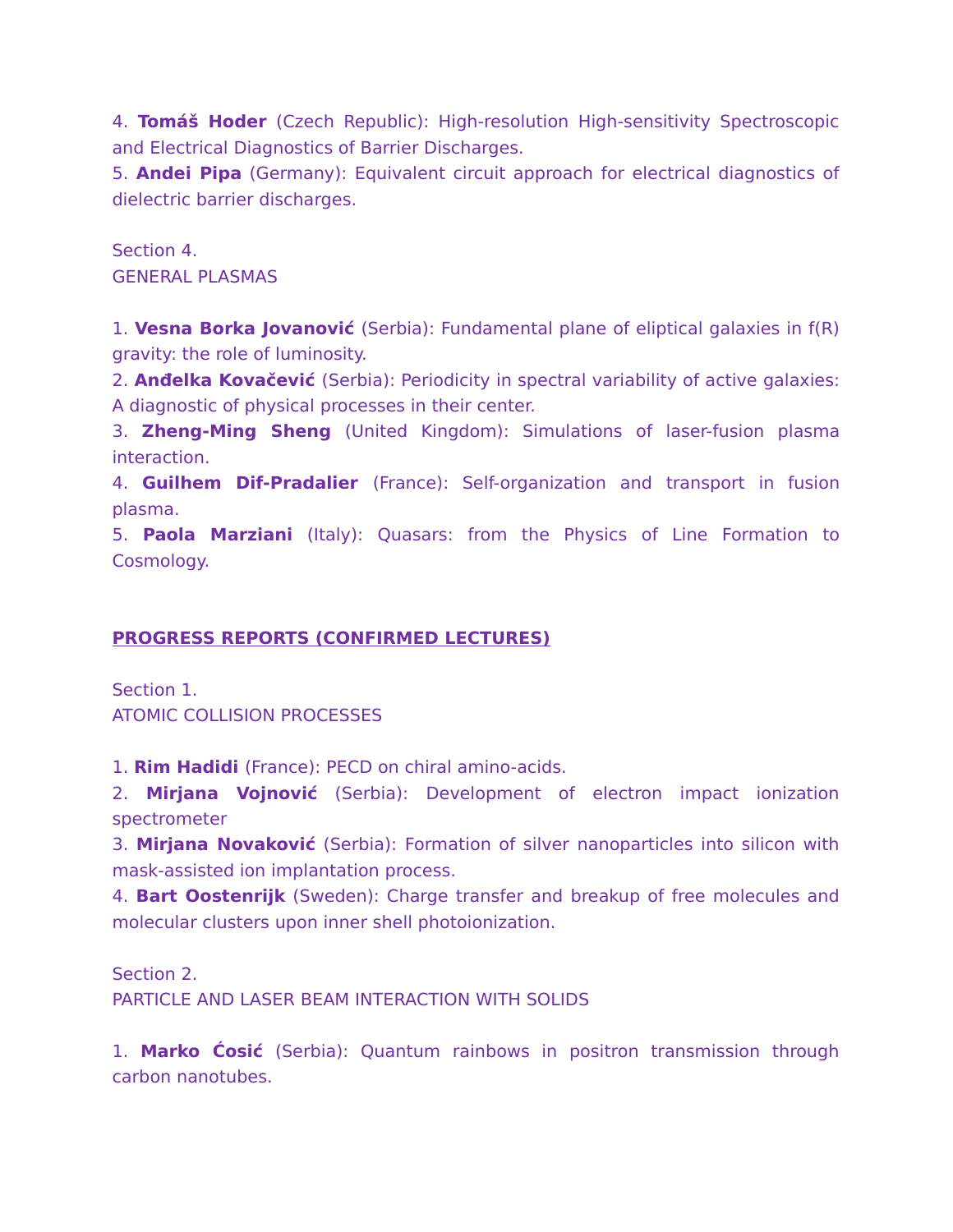2. **Mioljub Nešić** (Serbia): Developing the techniques for solving the inverse problem in photoacoustics.

3. **Miloš Skočić** (Serbia): Shock wave expansion in laser induced plasma.

4. **Maja Popović** (Serbia): Tuning the plasmonic properties of titanium nitride.

Section 3. LOW TEMPERATURE PLASMAS

1. **Vesna Kovačević** (Serbia): Diagnostics of dielectric barrier discharges in contact with liquid target.

2. **Nikola Ivanović** (Serbia): The study of Ar I and Ne I spectral line shapes in the cathode sheath region of an abnormal glow discharge.

3. **Ana Kramar** (Serbia): Processing of cellulose textile materials with non thermal atmospheric pressure plasma.

4. **Lazar Gavanski** (Serbia): Measurement of Stark halfwidths of spectral lines of ionized oxygen and silicon, emitted from T-tube plasma.

5. **Dejan Maletić** (Serbia): Atmospheric plasma jets: development, diagnostics and application for bacteria sterilization.

6. **Biljana Stankov** (Serbia): Beryllium spectral line studies in the presence of beryllium dust

7. **Mohammed Koubiti** (France): Spectral modeling of hydrogen radiation emission in magnetic fusion plasmas.

8. **James Dedrick** (United Kingdom): (title pending)

Section 4. GENERAL PLASMAS

1. **Maša Lakićević** (Serbia): Optical and mid-infrared properties of active galactic nuclei and review on my work about dust in supernova remnants.

2. **Vladimir Srećković** (Serbia): Atom-Rydberg atom processes in the Broad Line Region of AGNs.

3. **Dušan Onić** (Serbia): Supernova remnants as collisionless shock waves: an overview of theory and observations.

4. **Nikolai Bezuglov** (Russia): Dynamic instability of Rydberg atomic complexes.

5. **Edi Bon** (Serbia): On the time scales of optical variability of AGN and the shape of their optical emission line profiles.

6. **Miloš Vlainić** (Serbia): Studies of Runaway Electrons in COMPASS Tokamak

7. **Dimitrios Tzimeas** (Greece): Questions and answers on ASTA multicomponent analysis.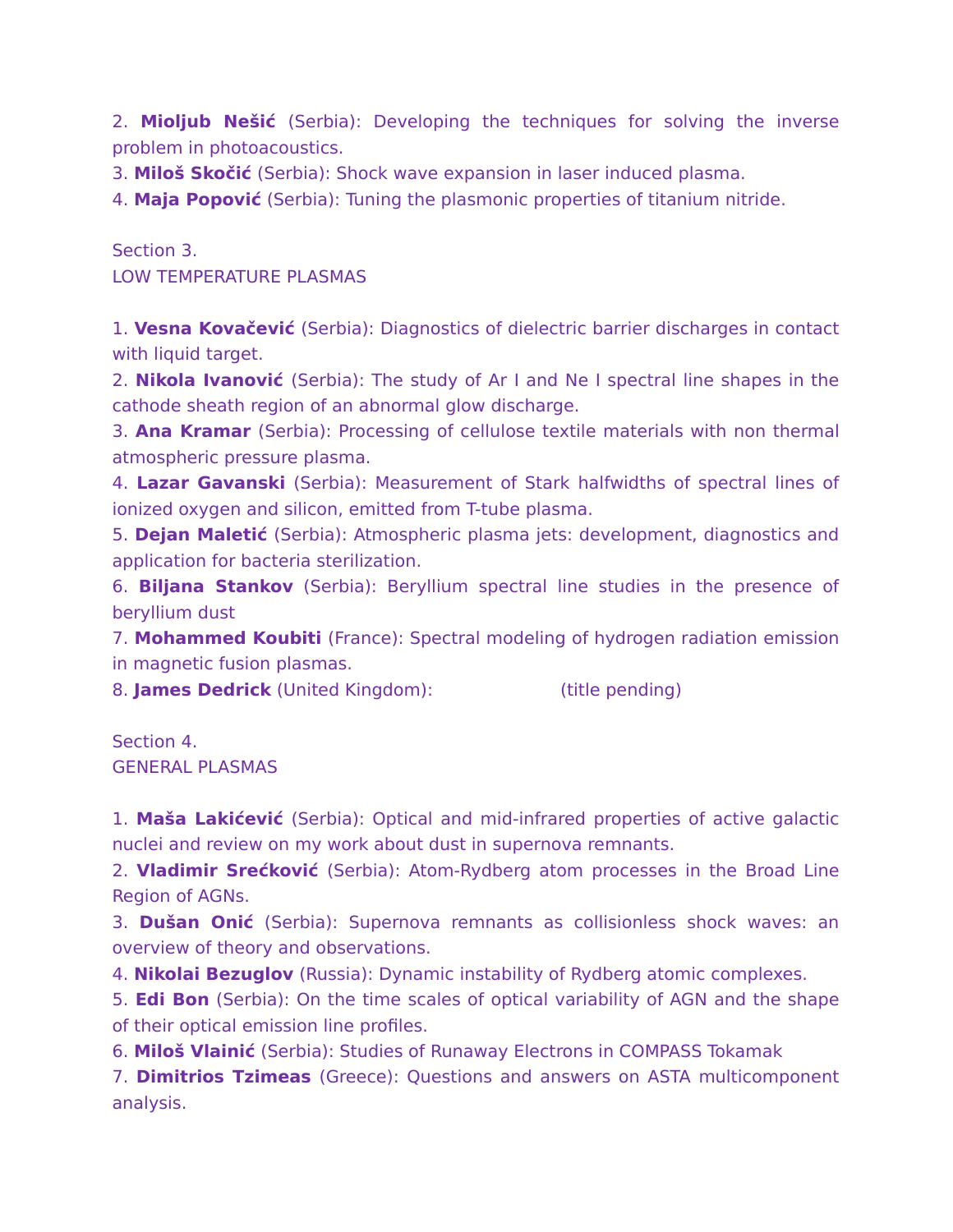### **X-ray Interaction with Biomolecules in Gas Phase (XiBiGP) Workshop**

The 3rd workshop on **X-ray and VUV Interaction with Biomolecules in Gas Phase - XiBiGP** will be organized in the frame of the 29<sup>th</sup> Summer School and International Symposium on the Physics of Ionized Gases (SPIG). The XiBiGP workshop is principally related (but not exclusively) to the Section 1 of the SPIG topics.

There has been a large interest in recent years to study biological systems (small biomolecules, amino acids, peptides, proteins etc.) by using synchrotron-based spectroscopic techniques, such as Photon electron spectroscopy (PES), Photoelectron photoion coincidence spectroscopy (PEPICO), Near-edge X-ray absorption fine structure (NEXAFS), X-ray photoelectron (XPS), X-ray emission spectroscopies etc. Particularly, gas-phase spectroscopy gives the opportunity to investigate isolated targets, under well-defined conditions. However, there has been always a challenge both to bring a large biomolecule intact into the gas phase and to obtain a high-enough sensitivity for a fine structure (and even coincidence) spectroscopy of desired species in a diluted environment. Additionally, it is even more challenging to investigate e.g. solvation effects under well-defined conditions.

The aim of the XiBiGP workshop is to present the most recent cutting-edge techniques used to investigate X-ray interaction with biomolecules in gas phase. The workshop is dominantly dedicated to young scientists, but also to all SPIG participants who might find interesting possibilities and topics regarding the multidisciplinary studies and developments of new experimental techniques. Finally, the aim of the workshop is to initiate a discussion between experts in the field on Xray spectroscopy that could lead to further improvement of the techniques and important results.

The present 3rd XiBiGP workshop is co-organized by the **Synchrotron SOLEIL (France)** and will include 4 sessions related to: a) small biologically relevant molecules isolated in the gas phase (coincident spectroscopy); b) bio-functionalized nanoparticles (in vacuo aerosol spectroscopy); c) biomolecules in liquids (in vacuo liquid jet spectroscopy) and d) action spectroscopy of trapped macromolecular ions.

#### **SUPPORTED BY:**

[Synchrotron SOLEIL](https://www.synchrotron-soleil.fr/) [L'Orme des Merisiers Saint-Aubin](https://www.synchrotron-soleil.fr/) [BP 48 91192 Gif-sur-Yvette Cedex](https://www.synchrotron-soleil.fr/)

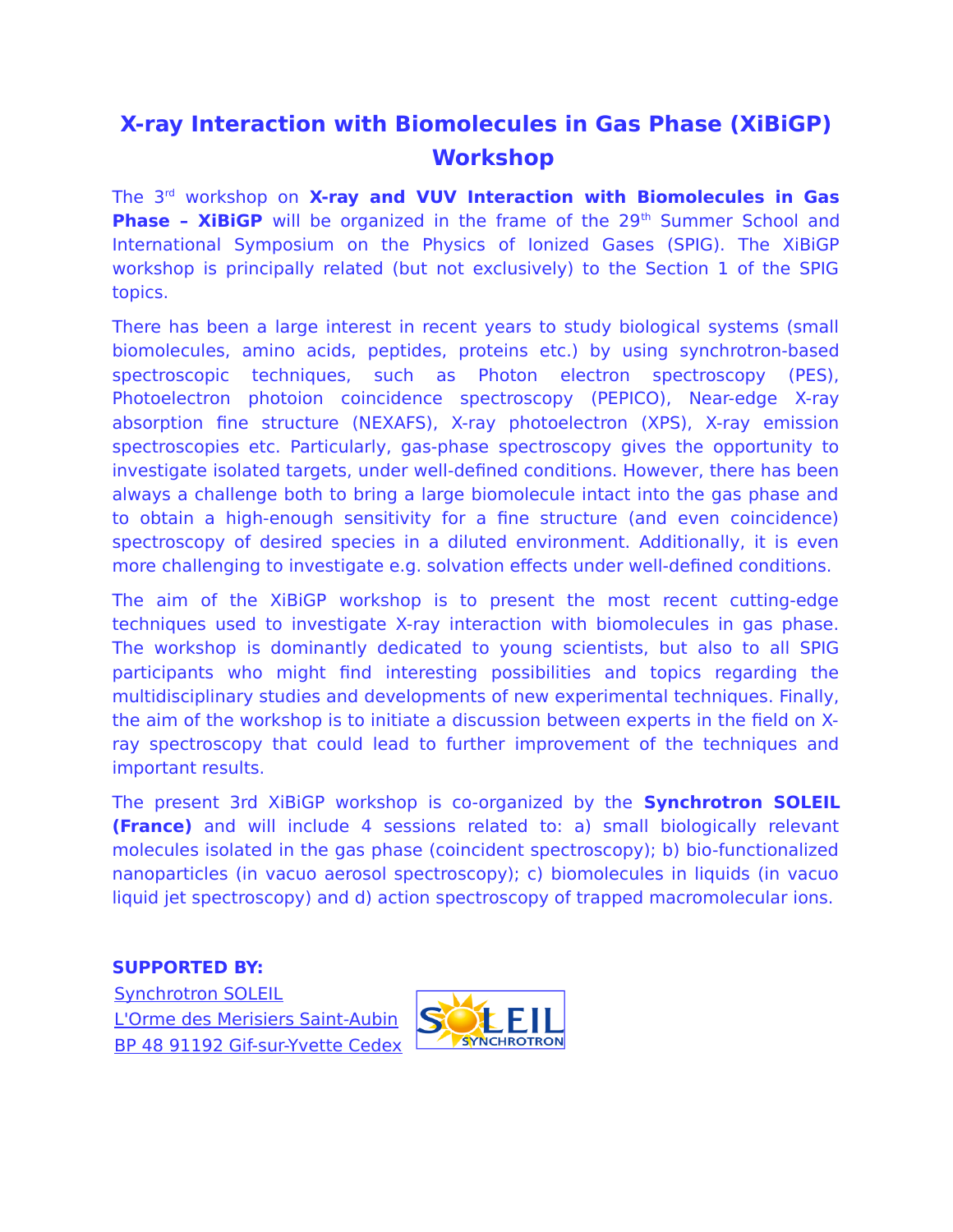#### **CHAIRS:**

**[Dr. Aleksandar Milosavljević,](http://mail.ipb.ac.rs/~vraz/)** Synchrotron SOLEIL, Saint-Aubin - BP 48, 91192 GIF-sur-YVETTE CEDEX, France, [milosavljevic@synchrotron-soleil.fr](mailto:milosavljevic@synchrotron-soleil.fr)

**[Dr. Sanja Tošić,](http://uranus.ipb.ac.rs/~seka/)** Institute of Physics Belgrade, Pregrevica 118, 11080 Zemun, Belgrade, Serbia, [seka@ipb.ac.rs](mailto:seka@ipb.ac.rs)

#### **LIST OF INVITED SPEAKERS:**

Session 1 - small biologically relevant molecules isolated in the gas phase / coincident spectroscopy

1. **Gustavo Garcia** (France): Photoelectron spectroscopy and dichroism of small biomolecules and clusters using electron/ion coincidence techniques.

2. **Oksana Plekan** (Italy): Femtosecond time-resolved spectroscopy of some biological molecules.

3. **Miloš Milčić** (Serbia): Computational tools for studying X-Ray - Molecule interactions. A Halothane example.

Session 2 - bio-functionalized nanoparticles, clusters and large biomolecules / aerosol spectroscopy

1. **Ana Martín Somer** (Spain): Computational study of the fragmentation dynamics of bare and nanosolvated protonated leucine-enkephaline peptide ion.

2. **Robin Schürmann** (Germany): Shining (Synchrotron) Light on Nanoparticles.

3. **Jacopo Chiarinelli** (Italy): Photofragmentation of Radiosensitizers.

Session 3 - isolated biomolecular ions / action spectroscopy

1. **Thomas Schlathölter** (Netherlands): Interactions of energetic photons and fast ions with gas-phase DNA.

2. **Lucas Schwob** (Germany): X-Ray absorption spectroscopy of gas-phase biomolecular ions.

3. **Miloš Ranković** (Czech Republic): Oxigen K-shell spectroscopy of isolated bare and solvated peptide.

Session 4 - biomolecules in liquids / liquid jet spectroscopy

1. **Christophe Nicolas** (France): Photoelectron spectroscopy of solvated proteins at the PLEIADES beamline.

2. **Johannes Niskanen** (Finland): Core-hole-state dynamics in aqueous Histidine during resonant inelastic scattering process.

3. **Clara Saak** (Sweden): Ions and Molecules at the Water Interface: A Spectroscopist's View of Solvation.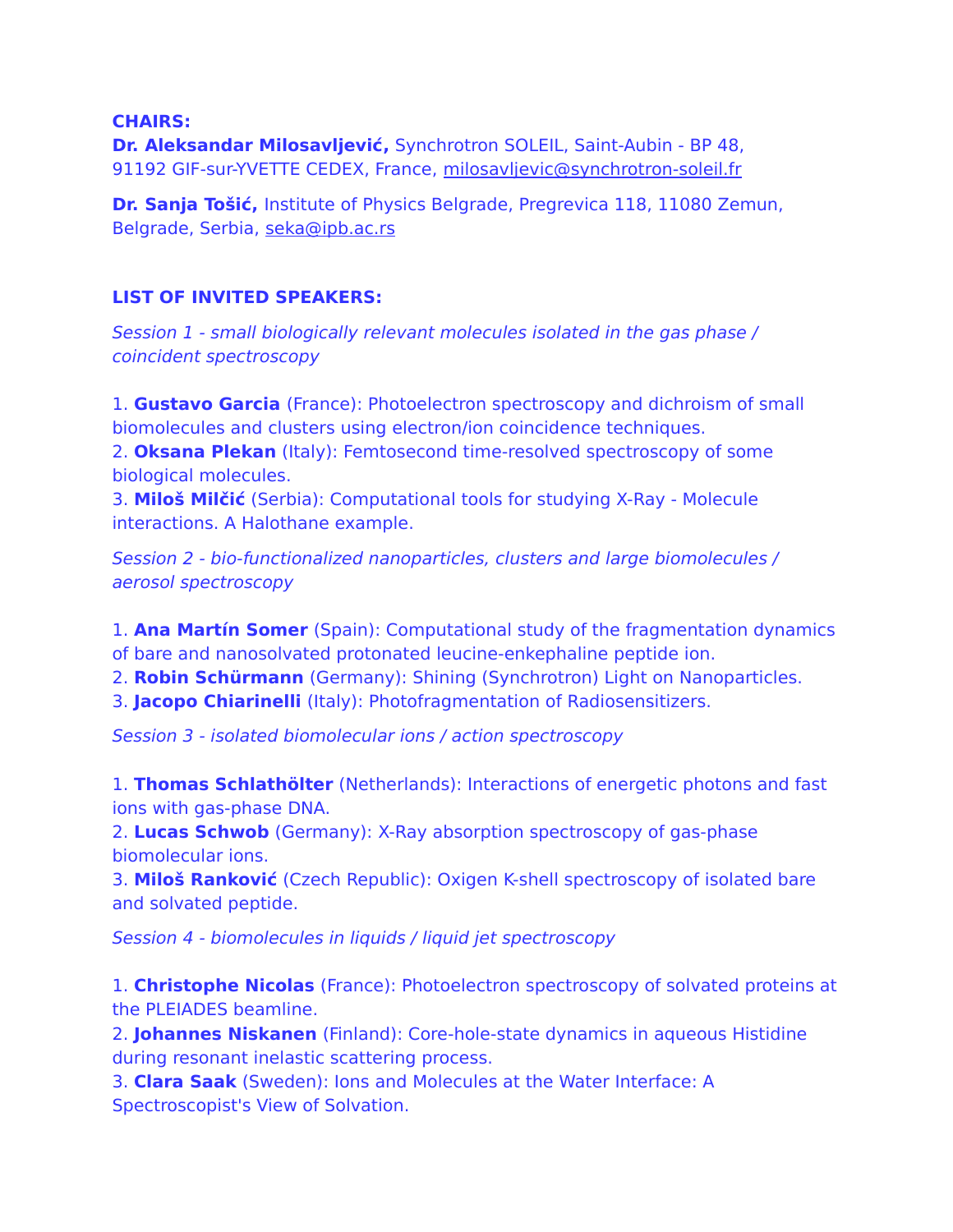#### INSTRUCTIONS FOR AUTHORS

We kindly remind you to register (if you have not already done so) and send your Contributed papers (four pages) and Abstracts of Invited lectures and Progress Reports (one page). The sample for preparation of the Contributed papers/abstracts can be found on the Conference Website and should be sent via Paper submission service on the Website. The Scientific Committee will make the final selection for oral and poster presentation. The Proceedings of Contributed Papers with abstracts of Invited Lectures and Progress Reports will be published and will be available at the Conference.

#### VENUE

Serbian Academy of Sciences and Arts, Knez Mihajlova 35, Belgrade, Serbia.

#### ACCOMODATION

We have made a special arrangement of hotel services for the conference participants. Please visit the Conference Web page <http://www.spig2018.ipb.ac.rs/accommodation.php>for more details.

#### TRAVEL INFORMATION

Belgrade can be reached by plane, train, bus, car or bicycle. Please visit the Conference Web page <http://www.spig2018.ipb.ac.rs/travel.html>for more details.

#### **SCIENTIFIC COMMITTEE ADVISORY COMMITTEE**

- G. Poparić (Co-chair), Serbia D. Belić
- B. Obradović (Co-chair), Serbia N. Bibić
- 
- S. Buckman, Australia S. Đurović S. Đurović
- J. Burgdörfer, Austria N. Konjević
- J. Cvetić, Serbia M. Kuraica
- E. Danezis, Greece J. Labat
- Z. Donko, Hungary G. Malović

- 
- 
- D. Borka, Serbia M. S. Dimitrijević
	-
	-
	-
	-
	-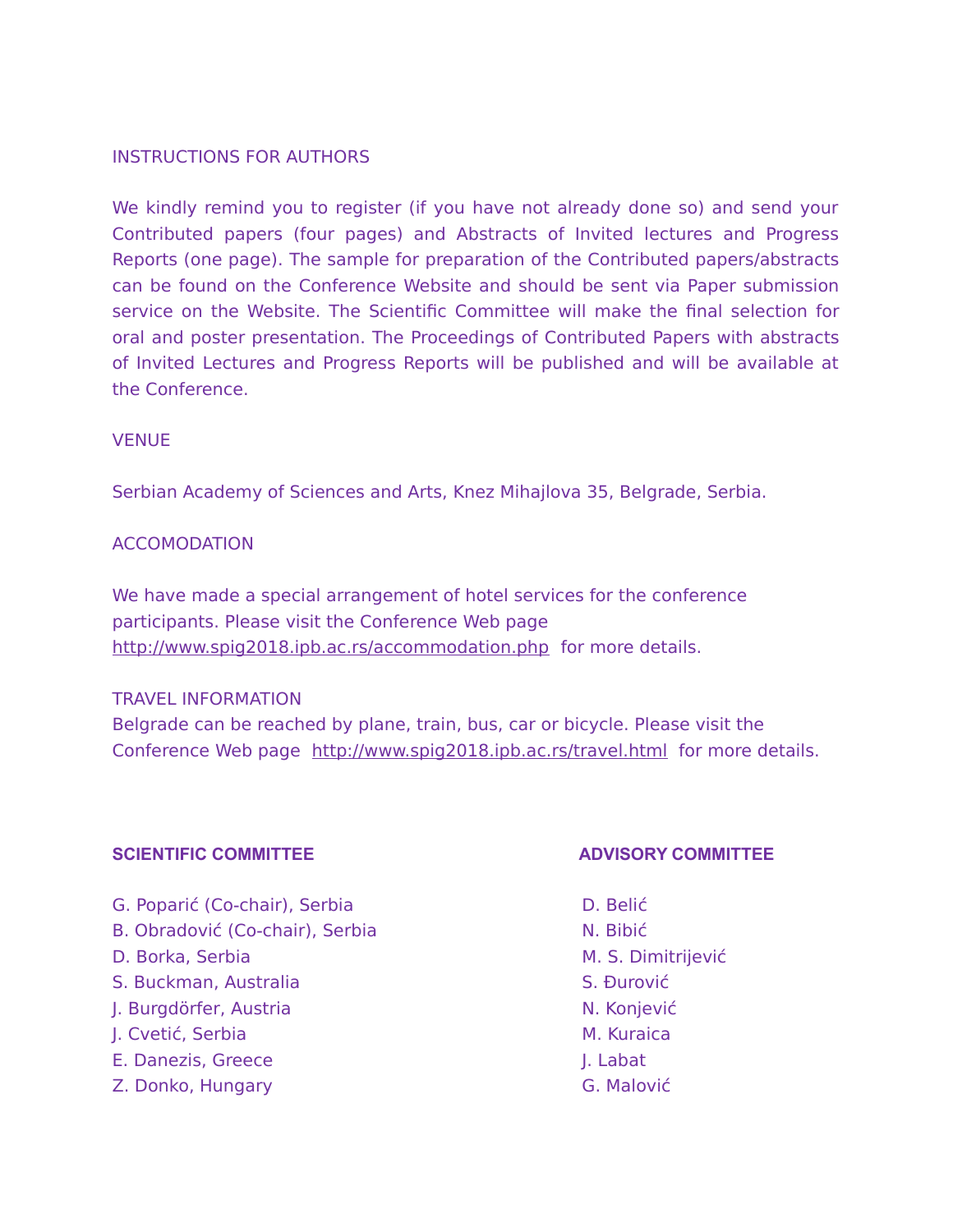- V. Guerra, Portugal B. P. Marinković D. Ilić, Serbia Z. Mijatović M. Ivković, Serbia M. Milosavljević I. Mančev, Serbia Z. Lj. Petrović D. Marić, Serbia L. Popović N. J. Mason, UK J. Purić II. Purić II. Purić II. Purić II. Purić II. Purić II. Purić II. Purić II. Purić II. Purić II. Purić II. Purić II. Purić II. Purić II. Purić II. Purić II. Purić II. Purić II. Purić II. Purić II. Pur A. Milosavljević, France B. Stanić K. Mima, Japan Z. Mišković, Canada P. Roncin, France N. Simonović, Serbia S. Tošić, Serbia M. Škorić, Japan M. Trtica, Serbia **D. Borka (Co-chair)**
- 

#### L. Nahon, France **ORGANIZING COMMITTEE**

I. Savić, Serbia Vinča Insitute of Nuclear Sciences Y. Serruys, France Serbian Academy of Sciences and Arts

- M. Rajković (Co-chair)
- V. Borka Jovanović (Co-secretary)
- N. Potkonjak (Co-secretary)
- N. Konjević N. Cvetanović
- J. Aleksić
- M. Nešić
- S. Živković
- J. Ciganović

**DEADLINES** Early registration: 01/05/2018 Abstracts of Invited lectures and Contributed papers: 01/06/2018 Invited lectures manuscripts: 30/11/2018